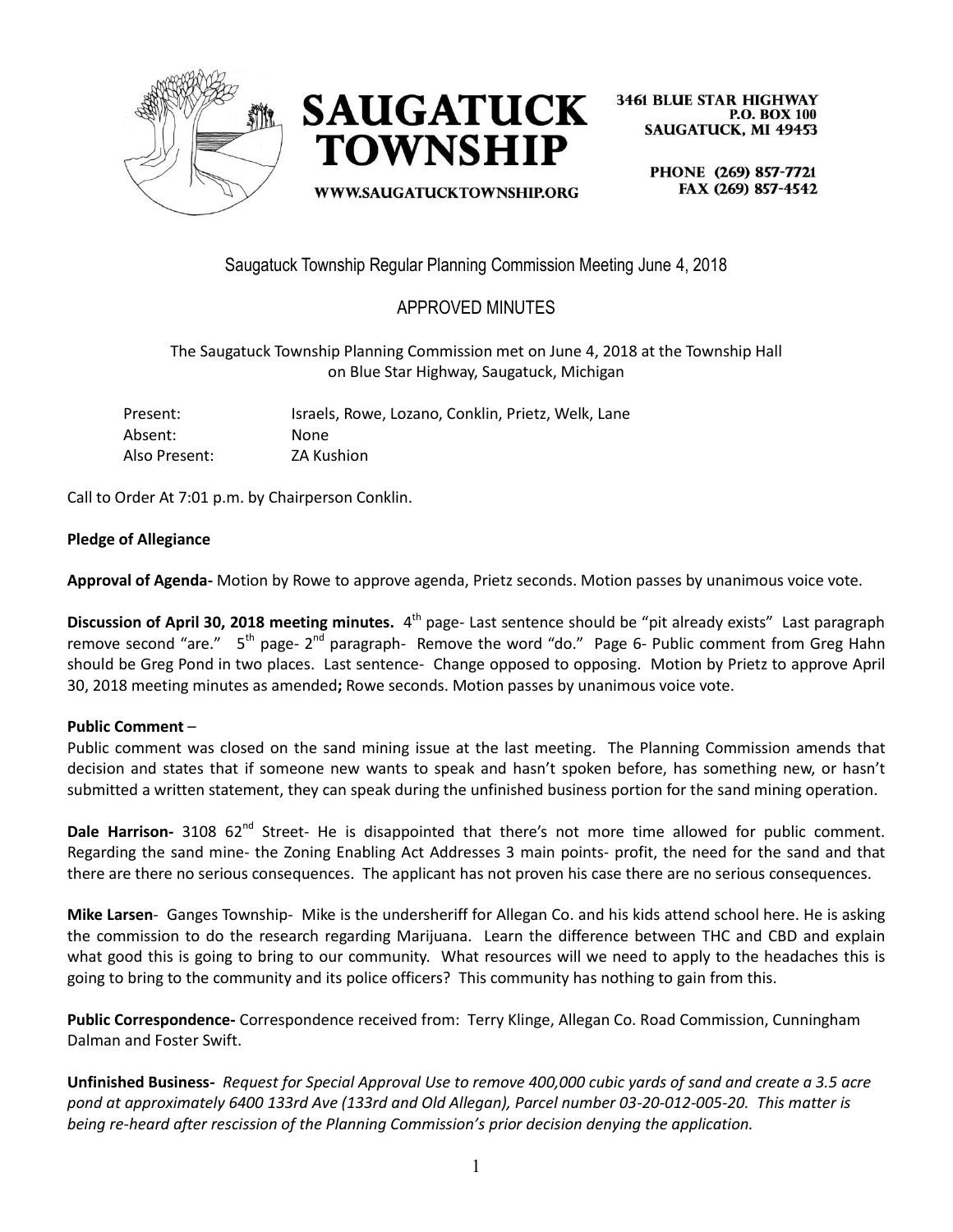ZA Kushion researched bonds for sand mine reclamation-typically \$3,000 to \$5,000 an acre. Most are \$5,000 an acre. Allegan Co. Road Commission did say there could be some deterioration of the local roads and they don't bond them. There are two other approved sand mines in the Township, one on 63rd street and at 62<sup>nd</sup> and M-89 was approved but it never happened. Israels asked for information from the DEQ- ZA Kushion requested it, but received nothing.

### **Public Comment:**

**Tom Burgin**- 6117 Ravines Court- The sand mine is inconsistent with the residential use. There will be negative impact such as noise & dust; property values will suffer. There are health and safety issues. Inhaled silica dust can accumulate in the lungs and can cause silicosis. Crystalline silica is a carcinogen. Please protect our health & rights.

**Randy Schipper**- Attorney at Cunningham Dalhman – Believes they have not met the 4 standards. It is not harmonious with the surrounding residential area. Per the economist reports- home values within a third of a mile will drop 30%; within a half a mile 20%. It will place more demands on the roads and the Township will have to fix them. Per the Silva standard- can they prove there will be no serious consequences? There has been no evidence from the applicant that there is not a negative impact. There is evidence of health, noise and potential for ground water contaminations, along with pedestrian & safety issues for residents. They have not met their burden of proof.

**Larry Dickie**- 6108 Old Allegan Road. If the sand mining operation doesn't work out as proposed, (property doesn't sell, they don't get enough sand in the time allowed) how do you deny their desire to mine more or have more time? Their mine on 63<sup>rd</sup> is an ugly mess, but it's in an industrial zone. Neighbors, Ed and Camille Hudyma, retired at 133<sup>rd</sup> and Old Allegan. Both are in their 80s. Camille requires daily in-home care and he worries about the added stress and confusion for them brought about by this project.

**John Parker**- 6113 Ravines Court- Presents a letter on behalf of the Ravines Homeowners Association asking to please deny the special use permit. We are a resort community and this project is not in line with existing land uses; it will drop property values & impact future home sales. RJ Prospects have no intension of developing the property. A ground water study should be done. Child safety is a concern with the increased traffic there are potential health issues from silica dust. Please deny based upon the Michigan Zoning Enabling Act.

**Robert Miller**- 6084 Old Allegan Road- We moved to the area due to the peace and quiet. It's a betrayal to the residents that live in the area to approve this application.

Eugene Adamczyk- 6045 133<sup>rd</sup> Ave.- Appeals to the conscience of the board. You've heard the legal and community arguments, now it's up to you. We have to trust in your judgment.

**Tom Shashaguay**- **6153 Old Allegan Road** – Would like to know how Ross vote if his mom lived downwind of the proposed sand mine.

**Ross Veltema**- RJ Prospects / Top Grade Aggregates- The property is a sand mine today. It was purchased by *The Ravines* to finish their project. It's an open sand mine now and any adverse health symptoms (asthma) would be occurring now. He purchased the lot because he has experience with sand mining and sand mine restoration. He wants to make the pond, sell some lots on hole 14 and make it harmonious with the area. Initially they asked for 125,000 yard project. A hydro report was done and the site can support a pond but it needs to be deeper. The pond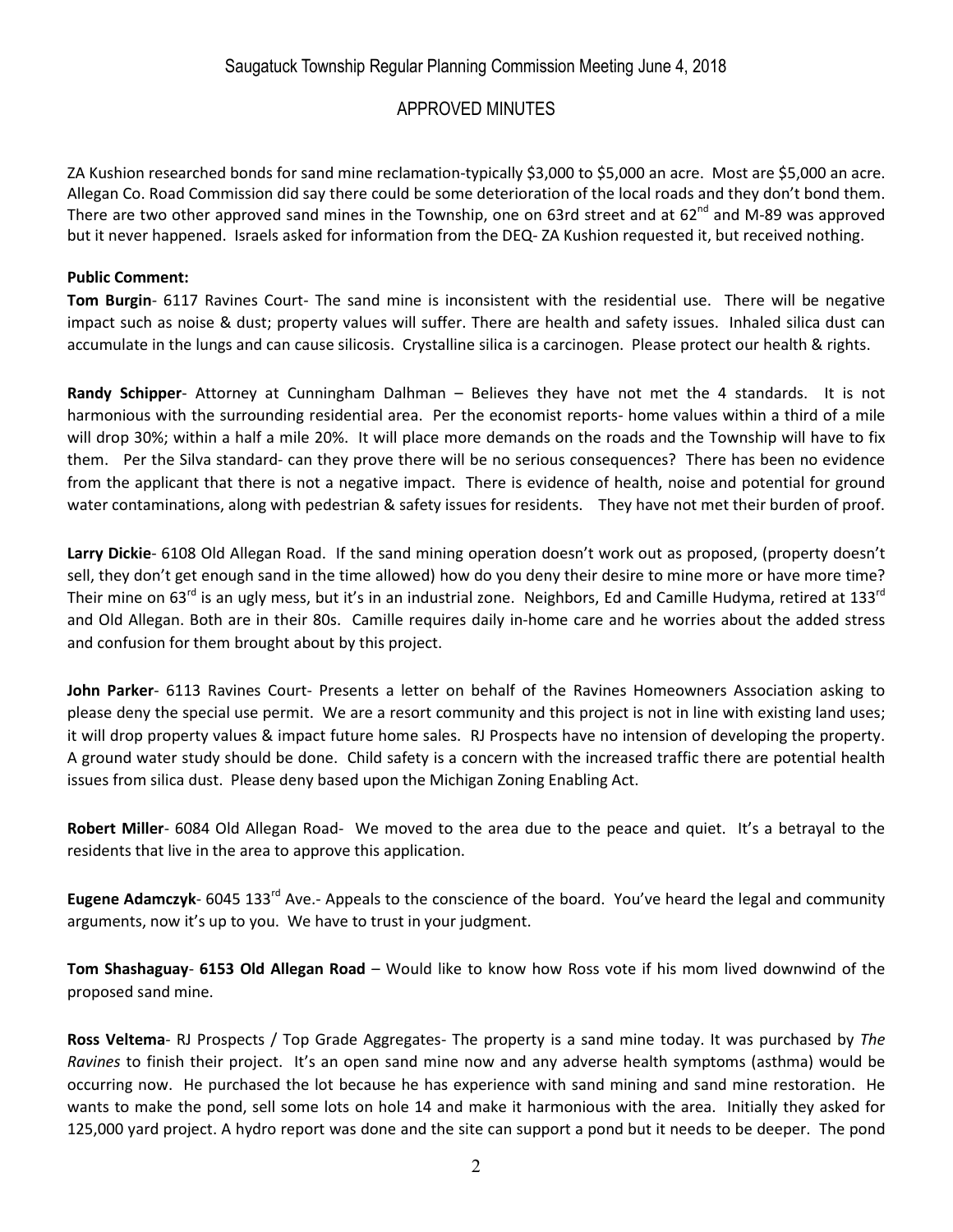### Saugatuck Township Regular Planning Commission Meeting June 4, 2018

### APPROVED MINUTES

would not create any issues with the wells. A study was done previously on noise & dust in an open field and it's showed very low impact. They don't need a permit to use the roads today with their trucks. They have made concessions for safety concerns.

**Jim Dusma**- Attorney- Standard and burden of proof has changed. And it's easier to obtain these permits. A lot of studies have been conducted (noise, dust, water) and there are not going to be very serious consequences. The property value studies they have turned in have been done by appraisers, not economists. Your planner and Township attorney recommend approval. You can put reasonable conditions on what little impact there will be.

#### **Board Discussion-**

Conklin- Initially we agreed it didn't meet two of the SAUs but the State has a trump card. We have basically 3 options: 1. Postpone with good reason; 2. Approve the sand mine with parameters & conditions; 3. Deny it and let it go to court and if it's approved in court, we wouldn't be able to impose any conditions.

Prietz- Read the property value reports that have been submitted and the report using the Hite Report was completely contradicted by Top Grade's property value reports which is supported by other sand mines in the area that Top Grade had done.

An audience member is ejected who swore loudly.

Prietz continues that surrounding properties maintained their value then actually rose in value upon completion. Noise and dust per the report has minimal impact and the parcel is zoned agricultural- if there was a farm there, noise and dust would be similar. He believes we should approve the permit so we can have the conditions on it.

Lozano agrees that it's in our best interest to have some control over what happens. Rowe agrees we need to have some say. There's a legal memo and a ZA memo encouraging approval. If it goes to court it's out of our hands.

Israels- Believes we represent the Township and if it goes to court, we will have the ability to put controls on the project. She discusses some of the conflicting data in on the Phoenix Center paper #53 and its attempts to discredit the Hite Report. The report states that homes are best located a mile or two away from quarries. In looking at the four standards, harmonious is an ambiguous term and essential character of the area will be changed; property values will decrease, the roads will be impacted and noise is an issue. Silca dust will affect the neighbors. She is not satisfied in saying the burden of proof has been met.

Conklin agrees with all of Israels points and ZA Kushion and the Township attorney still say it should be approved. Lane states Top Grade knew the zoning of the land when they bought it. If they are denied today and take it to the court, maybe the court will deny it as well.

Welk- Makes a motion to approve *Request for Special Approval Use to remove 400,000 cubic yards of sand and create a 3.5 acre pond at approximately 6400 133rd Ave (133rd and Old Allegan), Parcel number 03-20-012-005-20*. Subject to conditions A-G in the *Dickinson Wright* memo.

Conklin suggests adding a berm for noise reduction. Veltema states there's an existing berm along 133<sup>rd</sup> and they will be digging below grade already, muffling some of the noise. They are planning on putting trees on the berm along 133 $^{\text{rd}}$ . To the East, it's wooded. If a berm is added, the slope to the pond would be steeper.

Discussion regarding the Dickinson Wright memo: the date for project completion date - May 1, 2020 is stated, but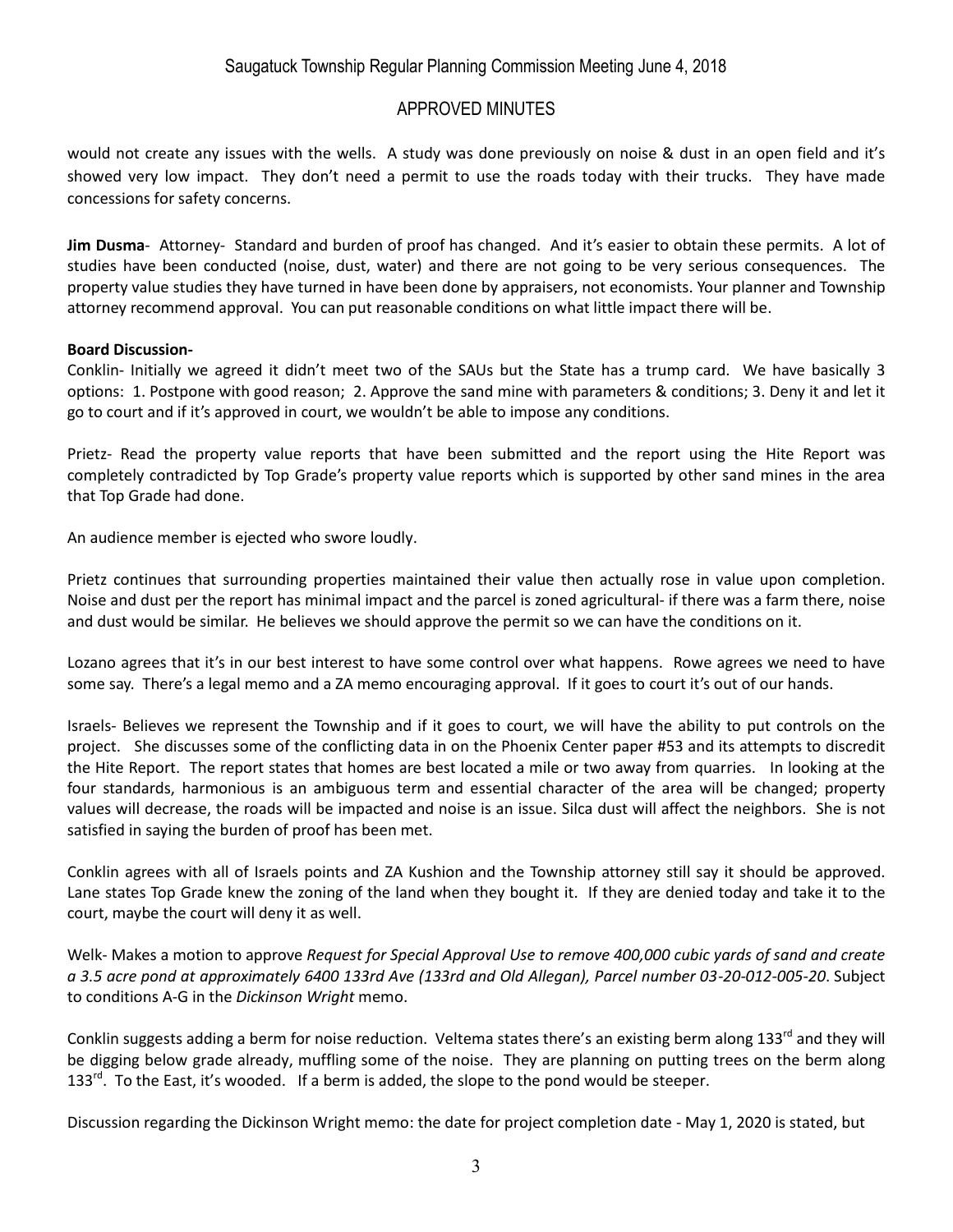the actual date is January 1, 2021.

There's nothing in the proposal about the bond. Let's amend and add a condition- *Letter H* for \$5,000 per acre bond for (10 acres approximately) of disturbed area. Prietz suggests adding a 2 million dollar liability policy if area wells were to be contaminated. RJ Prospect already has a liability policy already. The *Crockery Township Ordinance Page 19-42 Letter U* is referenced as an additional condition. *Letter I* is added in the revised motion.

**U.** *Insurance - Prior to the issuance of a PMR permit, the applicant shall file with the Zoning Administrator a site-specific liability insurance policy of not less than Two Million and no/100 Dollars (\$2,000,000.00) per occurrence for all liability claims arising out of the mineral removal activities. The liability insurance shall cover property damage and bodily injury resulting from surface and/or subsurface mineral removal activities and shall name Crockery Township, its elected and appointed officials, and employees as additional named insureds. Said insurance shall provide an endorsement that provides that the general aggregate limit of the operator's commercial and general liability apply separately to the site. Failure of the operator, or any persons, firm or corporation named in a policy to maintain such insurance policy shall be cause for revocation of the PMR permit.*

Conditions to be added to the Special Use Permit:

- A. Before excavation commences, the applicant must obtain all required federal, state, county, and local permits and approvals needed to conduct the mining operation, including but not limited to: (1) a wetland permit from the MDEQ or a letter stating that such permit is not needed; and (2) a driveway permit.
- B. Trucks traveling to and from the site must take 133rd Avenue to 60th Street. Truck travel to and from the site shall occur only between the hours of 8:00 a.m. to 5:00 p.m. Monday through Friday. The applicant shall keep 133rd Avenue free and clear of sand spillage from its trucks.
- C. The applicant must construct a fence or post warning notices in the vicinity of the pond, in accordance with the Township's man-made pond ordinance, Section 40-637.
- D. By January 1, 2021, excavation on the site shall have ceased and the site shall have been seeded and graded in accordance with the S.E.S.C. & Grading plan dated December 4, 2017.
- E. The mining operation shall comply with all other applicable Township ordinances, including but not limited to Section 40-740.
- F. The mining operation shall be developed in accordance with the site plan submitted in conjunction with the application.
- G. The mining operation shall be conducted in accordance with all representations made by the applicant in the special use application dated September 19, 2017, except as expressly modified by these conditions.
- H. A bond shall be obtained for \$5,000 per acre of disturbed land of approximately 10 acres.
- I. The applicant shall have a 2 million dollar liability policy (reference Crockery Township Zoning Ordinance Page 19-42, letter U) with Saugatuck Township, as additional insured to cover any area water wells that are contaminated.

Motion made by Welk; Seconded by Prietz Roll Call Vote - Rowe, Lozano, Prietz, Welk and Conklin all vote yes. Israels & Lane vote no. Motion Passes 5:2

### **New Business:**

*Public Hearing to amend zoning section 40-72 of the code of ordinances, regarding jurisdiction of the Zoning Board of Appeals.*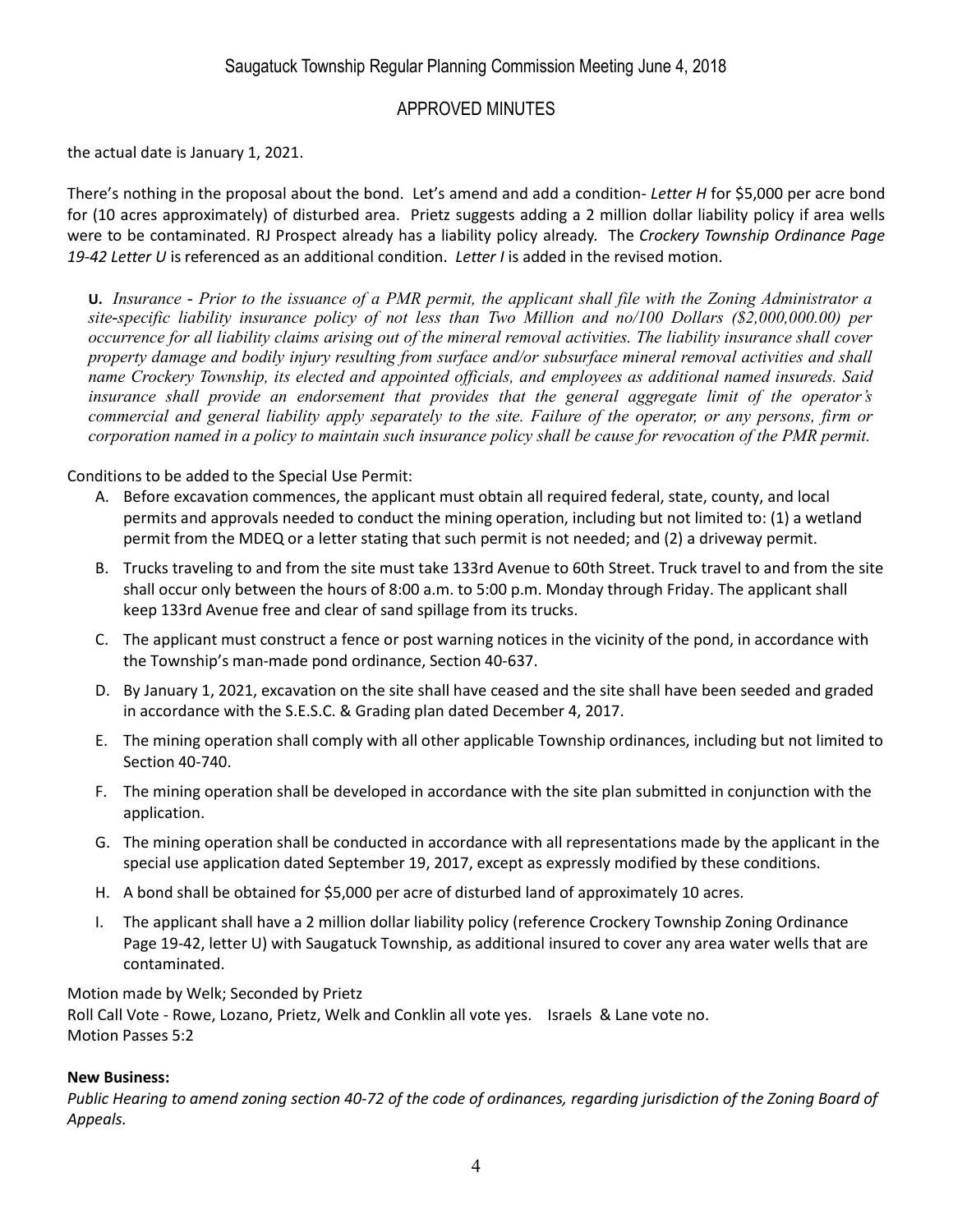ZA Kushion- SAUs, PUDs and rezoning are currently appealed to the ZBA. He would like to change this. The effect is the ZBA becomes a second planning commission without all of the information and public hearings the Planning Commission has. The matters can go direct to Circuit Court and it would be a time and cost savings to the applicant and Township. Various local municipalities do this already.

### **Public Hearing:**

**Dale Harrison**-3108 62<sup>nd</sup> Street- The Township wants to eliminate the right to appeal of the residents. Does this eliminate the state standard? What's the rights to appeal? Conklin asks if there is a Michigan Statute that says these have to go to the ZBA. Harrison replies no, the Zoning Enabling Act delegates to the Township how to handle these issues. Conklin clarifies that Mr. Harrison agrees PUDs and rezoning should bypass the ZBA but not the SAUs. He answers yes.

**Jim Dusma**- When we looked at the Saugatuck Township ordinances it was a surprise that they had to go to the ZBA to appeal the Planning Commissions' decision. The ZBA should review dimensional items like side setbacks etc. What happened in the past regarding rezoning is petitioners went to court to challenge the decision and the courts did not like it. On the special land use- I don't see many ordinances where you go from the Planning Commission to the ZBA.

### **Public Hearing is closed.**

### **Board Discussion-**

Do we need more examples of municipalities who do this? ZA Kushion is willing to find more. Most board members support this as written. Rowe doesn't recall a single time when an SAU or zoning change has come to the ZBA. Given recent developments, ZA Kushion is trying to avoid these issues in the future. Rowe makes a motion to approve as written; Welk seconds. Motion approved by unanimous voice vote.

### **Public Comment:**

Terry Breen- 6093 133<sup>rd</sup> Ave., roughly 50 yards from the sand mine. His wife is the one with chronic asthma and his 90 year old mother lives with them. He's angry and scared for his wife and mother and doesn't think they have proven that there wouldn't be serious consequences.

### **Board Discussion-**

ZA Kushion- The only thing on the agenda for the next meeting is to look at site plan review for North Shore parcels that were zoned commercial. Medical marijuana will be heard in July at the earliest. ZA Kushion wants to have a Michigan State Police Drug Enforcement officer speak to the commission regarding the medical marijuana issue so we can hear both sides of the story. ZA Kushion will check to see if he can come to the June 25<sup>th</sup> meeting. Israels and Lane will not be here on June 25<sup>th</sup>.

The person, a local realtor, that was ejected from the meeting threatened anyone that voted yes on the sand mine proposal. Please watch for and report any property damage. He also verbally threatened chairperson Conklin and she's advised to file a report with the police.

### **Next Planning Commission Meeting- June 25, 2018 at 7:00 p.m.**

### **Meeting adjourned at 8:55 p.m.**

\_\_\_\_\_\_\_\_\_\_\_\_\_\_\_\_\_\_\_\_\_\_\_\_\_\_\_\_\_\_\_